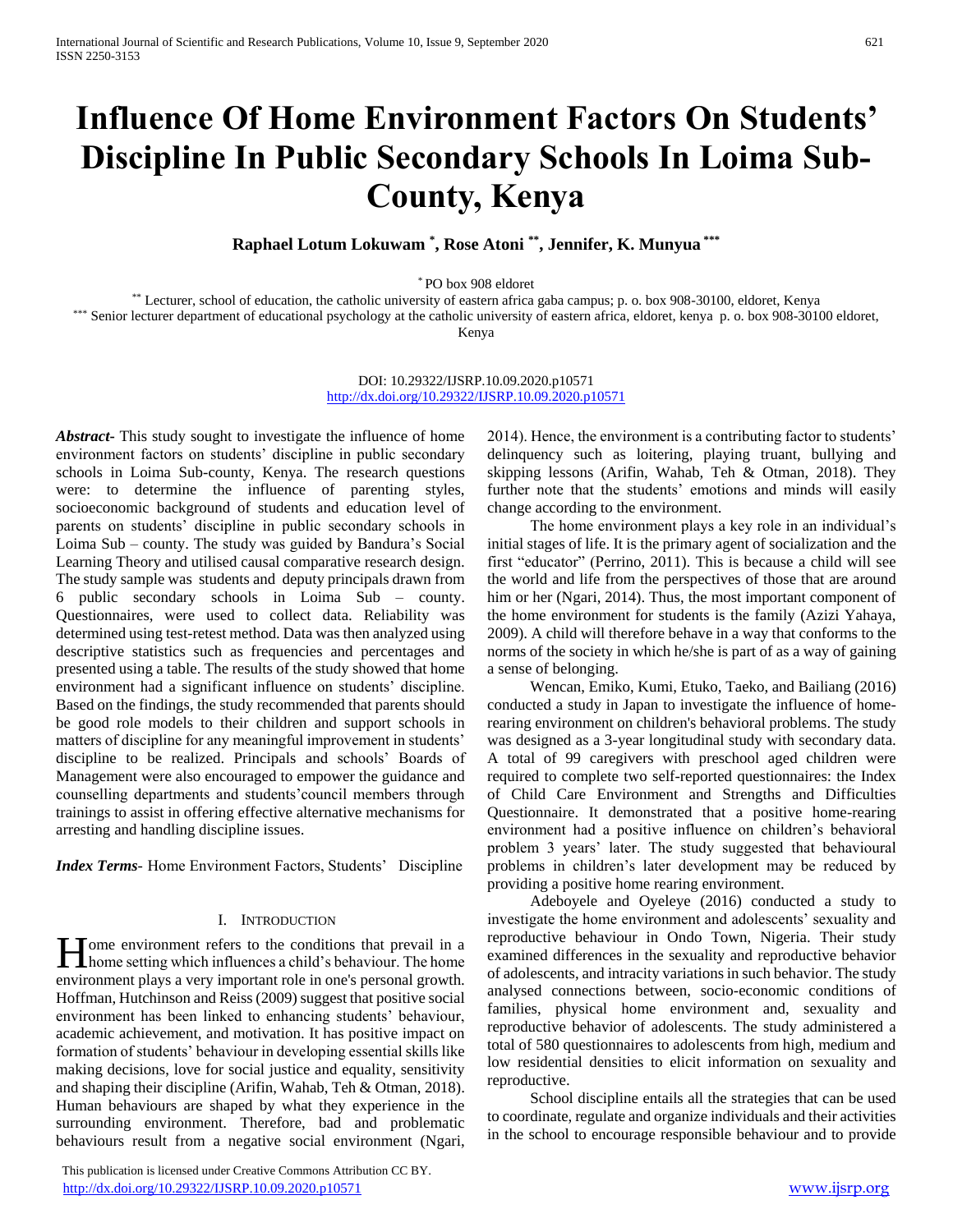all students with a satisfying school experience as well as to discourage misconduct. (Ahmad, 2011). Discipline is also regarded as the training especially of the mind and character aimed at producing self-control, ordered behaviour and skilfulness (Wango, 2010). Further, discipline is not only the degree of order and structure in the school (Mukuria, 2002), but also the extent to which the school community views the learner's behaviour as the appropriate socially accepted conduct (Oplatka & Atias, 2007). Usman (2016) posits that, if discipline is a conscious effort made by an individual to comply with societal rules and regulations, indiscipline is a deliberate calculation made by an individual, persons to disrespect societal rules and regulations. The issue of learners' misbehaviour in the school environment has evoked concerns among key stakeholders in education provision worldwide (Mwaniki, Kiumi & Ngunjiri, 2018).

 In the United States of America, as the level of students' indiscipline kept growing, state-wide suspension rates in Michigan became high (American Institute for Research, 2017). It further noted that, as a result, the Michigan Department of Education formed the Michigan School Task Force in 2013, to develop a model policy for reducing suspensions and expulsions using alternative discipline strategies.

 The greatest challenge facing South African education has been lack of discipline and safety in schools (Maphosa & Shumba, 2010). They further established that school disciplinary problems in South Africa ranged from late coming to drugs and substance abuse. According to Maphosa and Mammen (2011), students were noted for disrespecting authorities, going to school late, fighting among themselves, refusing to do homework and dressing indecently. Some of the students went to the extent of vandalizing school property and assaulting teachers for taking disciplinary action against them or a colleague. Pre – marital sex, armed robbery, drug abuse, drunkenness and smoking of marijuana popularly known as "wee" in Ghana were reported to be prevalent among basic schools in the country (Director – General, Asare, & Twene, 2003).

 Research conducted in the United States of America found consistent links between parenting and child behavioural adjustment. For instance, a mother's parenting behaviours; including the extent to which she displayed affection toward and exerted behavioural and psychological control over her child were linked to later child internalizing and externalizing behaviours (Aunola & Nurmi, 2005). Externalizing, or disruptive, behaviour problems commonly include attention-deficit hyperactivity disorder and conduct problems (Akhter, Hanif, Tariq, & Atta, 2011). These are just a few common behavioural problems that are, in part, shaped by particular styles of parenting. It is widely believed that the delinquent behaviour in most of the juveniles is the result of parent characteristics. Poduthase (2012) argued that adolescents could be led towards delinquent behaviour when they were exposed to lack of intimacy, lack of guidance, lack of parental involvement, lack of parental attachment, anger and blaming. In other words, lack of parental involvement and interaction results in increased risk of violence, primarily in male juveniles (Upitis, Abrami, Brook, & King, 2017).

Behaviour research conducted in Ireland showed that children from impoverished homes developed psychiatric disturbances and maladaptive social functioning at a greater rate than their affluent counterparts did (McCoy, Firck, Loney, & Ellis, 1999). Children

 This publication is licensed under Creative Commons Attribution CC BY. <http://dx.doi.org/10.29322/IJSRP.10.09.2020.p10571> [www.ijsrp.org](http://ijsrp.org/)

raised in poverty are much less likely to have these crucial needs met than their more affluent peers are and, as a result, are subject to some grave consequences. Deficits in these areas inhibit the production of new brain cells, alter the path of maturation, and rework the healthy neural circuitry in children's brains, thereby undermining emotional and social development and predisposing them to emotional dysfunction (Gunnar, Frenn, Wewerka, & Van Ryzin, 2009; Miller, Seifer, Stroud, Sheinkopf, & Dickstein, 2007).

 DeBaryshe, Patterson, and Capaldi (1993) argued that parental education was directly related to styles of parenting and not student's academic performance. In their study, parents with lower educational attainment used coercive strategies for discipline which, in turn, predisposed their children to antisocial and abnormal behaviours. Further, Parveen (2007) found that a parents' level of education did not significantly affect a child's emotional stability.

 Kenya has also experienced its fair share of indiscipline cases in form of arson, truancy, sexual assault, rape, theft, lateness, bullying, sneaking out of school, fighting, absenteeism, vandalism and drug abuse among others (Waithaka, 2017). In 2016, 126 schools had experienced students' unrest of different magnitudes in a span of seven months (MOE, 2016). However, the students' indiscipline went a notch higher in 2017. On 19th July 2017 five female teachers were beaten by pupils at Kirimon Primary School in Samburu County (MOE, 2017). In less than three months after this incident, the students of Lokichoggio Mixed Secondary School in Turkana County experienced the worst horror of their lifetime on 13th October, 2017 when a student who had been suspended sneaked back into the school with his accomplices, killed the school watchman and shot dead five students in the dormitories with 18 sustaining bullet wounds. A number of female students were also raped in this unfortunate case (MOE, 2017). This was preceded by another incident in which two students of Turkwel Boys Secondary School had sneaked into their school laboratory and drank ethanol. One student lost his life while the other lost sight (MOE, 2014). As indiscipline cases persist, it is therefore critical to analyse acts of students' indiscipline, their root causes, with regard to home environment, in a bid to formulate mitigation strategies.

# II. RESULTS

# <span id="page-1-0"></span>**Table1: Frequency Distribution of Students' Home Environment Factors**

| <b>Variable</b>   | Category      | f   | $\frac{0}{0}$ |
|-------------------|---------------|-----|---------------|
| Parenting style   | Authoritative | 218 | 82.58%        |
|                   | Authoritarian | 46  | 17.42%        |
|                   | Total         | 264 | 100%          |
| Students'         | Poor          | 212 | 80.30%        |
| Socioeconomic     | Middle Class  | 48  | 18.18%        |
| <b>Background</b> | Rich          | 4   | 1.52%         |
|                   | Total         | 264 | 100%          |
| Parents'<br>Level | Degree        | 12  | 4.54%         |
| of Education      | Diploma       | 18  | 6.82%         |
|                   | Certificate   | 23  | 8.71%         |
|                   | Form Four     | 28  | 10.61%        |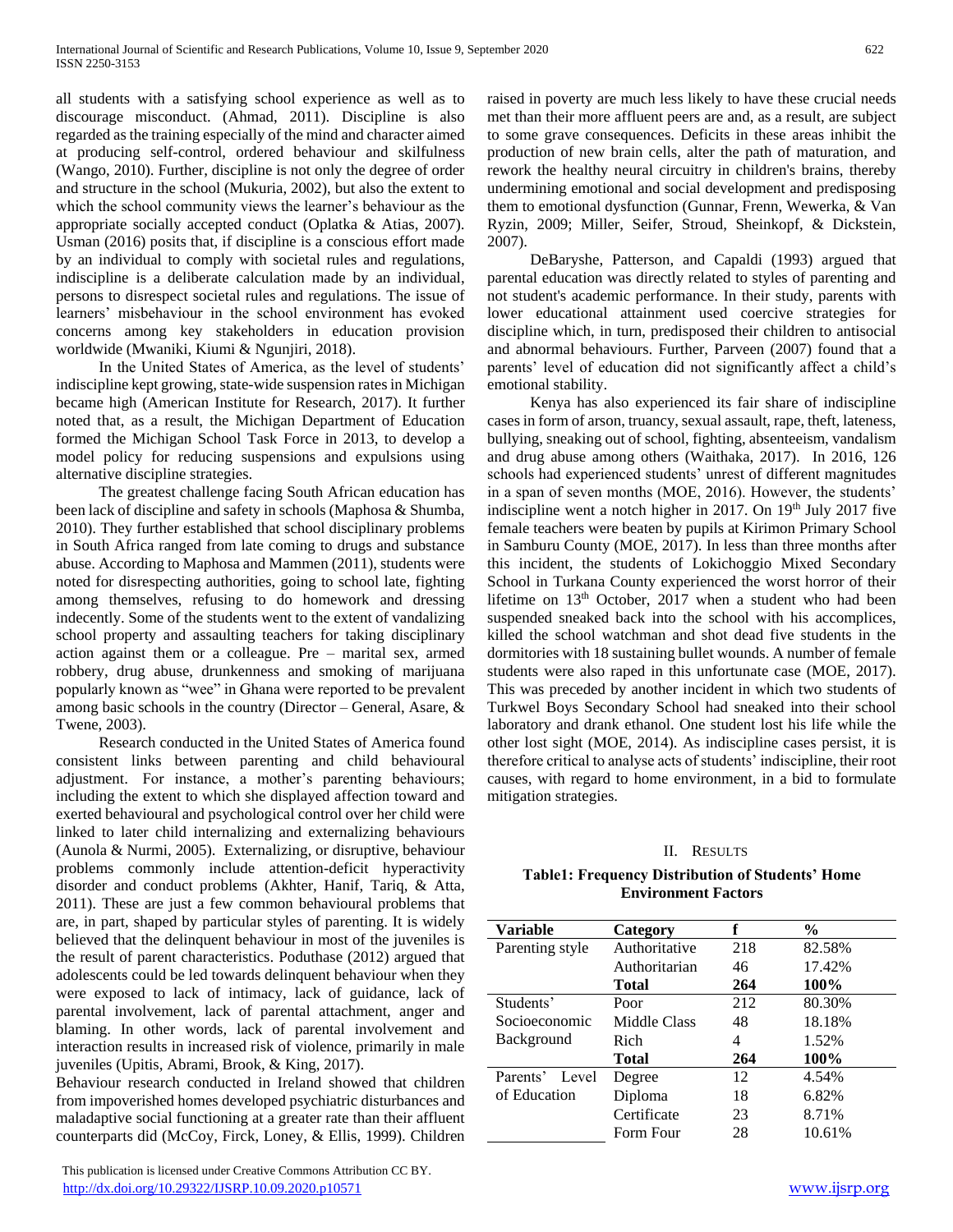| Standard Eight | 82  | 31.06% |
|----------------|-----|--------|
| None           | 101 | 38.26% |
| <b>Total</b>   | 264 | 100%   |

 Information displayed in 1 show that 218 (82.58%) of the respondents who took part in the study had authoritative parents. In most African communities, parents instill discipline and a sense of responsibility to their children at an early age as children spent most of their time with parents and grandparents. This provided parents sufficient opportunity to guide and mentor their children. The finding is in concurrence with Ayiro, Mbagaya and Othuon (2019) who observed that authoritative parenting was the most commonly used form of parenting style in Kenya.

 With regard to the occupation of the parents, Table 1 show that 212 (80.30 %) of the students came from poor families. This can be attributed to lack of higher education, which renders most parents unable to secure meaningful employment opportunities. Loima being an arid region is prone to prolonged droughts. This hinders the local community from diversifying their livelihoods through farming. The poverty level is even made worse by livestock raiding among the neighbouring communities which distract people from pursuing stable income opportunities. The finding agrees with the Kenya National Bureau of Statistics Report on Exploring Kenya's Inequality (2013) which reported that more than 79% of Turkana County's population was living in poverty. The information displayed in Table 1 further show that only 4 (1.52%) of the students were from rich families. These students belonged to families whose parents/guardians were involved in meaningful sources of income perhaps like an attractive formal employment or business. These parents/guardians were living closer to the urban areas where one could easily access education leading to alternative livelihood diversification such as securing a job or running a successful business free from raids.

 According to the information presented in [Table1](#page-1-0), Parents with no formal education at all formed the larger category 101 (38.26 %). This means that illiteracy levels were very high among the parents. Since Loima is a pastoralist community, the cultural practice of marrying girls at an early age for wealth hinders their access to basic education as envisaged in the Basic Education Act No. 14 of the Kenyan Parliament. Livestock raiding as a way of obtaining wealth among the males also has a negative effect on their chances of accessing basic education. The high illiteracy levels could also be as a result of lack of established secondary schools; noting that seven out of the existing eight public secondary schools in Loima sub-county were established after the year 2009. Information in [Table](#page-1-0) illustrates a direct variation between illiteracy and poverty levels. The parents without any post-secondary training and below were 211 (79.92%) while the poor parents were 212 (80.30%). This may be due to the fact that a well-paying employment opportunity requires specialization skills attained through post-secondary training. The finding is in line with the Kenya National Bureau of Statistics (2013) which observed that lack of access to essential services like education leads to continued poverty and vulnerability.

### III. CONCLUSION

 On the basis of the findings of the study, the researcher made the following conclusions;

 The discipline of students was greatly influenced by the home environment, more so the parenting styles. Hence, parents played an important role in students' discipline and that discipline in schools would only improve when parents supported the school administration.

#### **REFERENCES**

- [1] American Institute of Research. (2017). Reducing School Suspensions and Expulsions in Michigan. https://www.air.org/resource/reducing-schoolsuspensions-and-expulsions-michigan-0
- [2] Arifin, R. binti M., Wahab, N. B. A., Teh, K. S. bin M., & Otman, M. S. (2018). Influence of social environment on student's behaviour. International Journal of Academic Research in Business and Social Sciences, 8, 930–939.
- [3] Adeboyejo, A.T., & Oyeleye, O. I. (2016). The home environment and adolescents' sexuality and reproductive behaviour in Ondo town, Nigeria. American Journal of Sustainable Cities and Society. 5.
- [4] Ahmad, S. (2011, January 14). Definition and Purpose of School Discipline. School Organization and Management. Blogspot. https:edchat.blogspot.com/2011/01/defini
- [5] Akhter, N., Hanif, R., Tariq, N., & Atta, M. (2011). Parenting styles as predictors of externalizing and internalizing behavior problems among children. Pakistan Journal of Psychological Research, 26, 23–41.
- [6] Anuola, K., & Nurmi, J. E. (2005). The role of parenting styles in children's problem behavior. Child Development, 76, 1144-1159.
- [7] Azizi Y., (2009). The relationship between self-concept and communication skills towards academic achievement among secondary school students in Johor Bahru. International Journal of Psychological Studies, 1.
- [8] DeBaryshe, B. D., Patterson, G. R., & Capaldi, D. M. (1993). A performance model for academic achievement in early adolescent boys. Developmental Psychology, 29, 795–804.
- [9] Director-General, D., Asare, D., & Twene, M. R. (2003). A national survey on prevalence and social consequences of substance (drug) use among Second Cycle and out of school youth in Ghana: Research report.
- [10] Gunnar, M. R., Frenn, K., Wewerka, S. S., & Van Ryzin, M. J. (2019). Moderate versus severe early life stress: Associations with stress reactivity and regulation in 10 to 12 year old children: Journal of Psychoneuroendocrinology, 34, 62-75.
- [11] Hoffman, L.L., Hutchinson, C.J., & Reiss, E. (2009). On improving school climate: Reducing reliance on rewards and punishment. International Journal of Whole Schooling, 5.
- [12] McCoy, M.G., Frick, P.J., Loney, B.R., Ellis M.L. (1999). The potential mediating role of parenting practices in the development of conduct problems in a clinic-referred sample. Journal of Child and Family Studies, 8, 477–494.
- [13] Maphosa, C. & Shumba, A. (2010). Educators' disciplinary capabilities after the banning of corporal punishment in South African schools. South African Journal of Education, 30, 387- 399.
- [14] Maphosa, C., & Mammen, J. (2011). Maintaining discipline: How do Learners view the way teachers operate in South African schools. Journal of Social Sciences, 29, 213-222.
- [15] Miller, A.L., Seifer, R., Stroud, L.R. Sheinkopf, S.J., Dickstein, S. (2007). Biobehavioral indices of emotion regulation relate to school attitudes, motivation, and behavior problems in a low-income preschool sample. Annals of the New York Academy of Sciences, 1094, 325-329.
- [16] Mukuria, G. (2002). Disciplinary Challenges: How do principals address this dilemma? Journal of Urban Education, 37, 432-45.
- [17] Mwaniki, G. S. K., Kiumi, J. K., & Ngujir, M. (2018). Relationship between teacher commitment to students' learning needs and level of students' discipline in public secondary schools in Naivasha sub-county, Kenya. International Journal of Scientific Research and Management, 6, 274 – 281.
- [18] Oplatka, I., & Atias, M. (2007). Gendered views of managing discipline in school and classroom. Journal of Gender and Education, 19, 41–59.